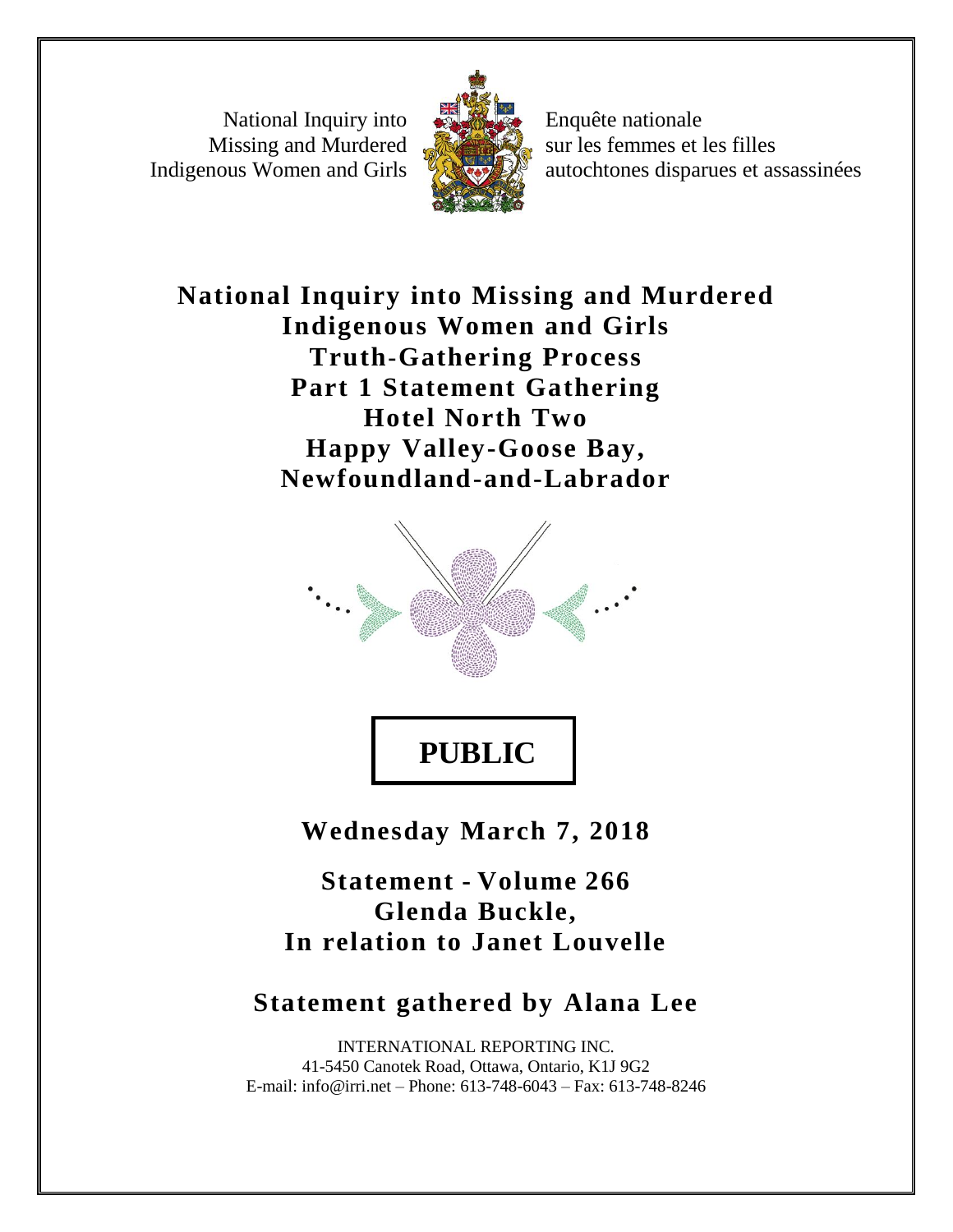#### **TABLE OF CONTENTS**

| Statement Volume 266<br>March 7, 2018<br>Witness: Glenda Buckle<br>Statement Gatherer: Alana Lee | <b>PAGE</b> |
|--------------------------------------------------------------------------------------------------|-------------|
| Testimony of Glenda Buckle 1                                                                     |             |
| Reporter's Certification 17                                                                      |             |

**Documents submitted with testimony:** 

**ITEM 1** Written statement of Glenda Buckle (six pages)

**II**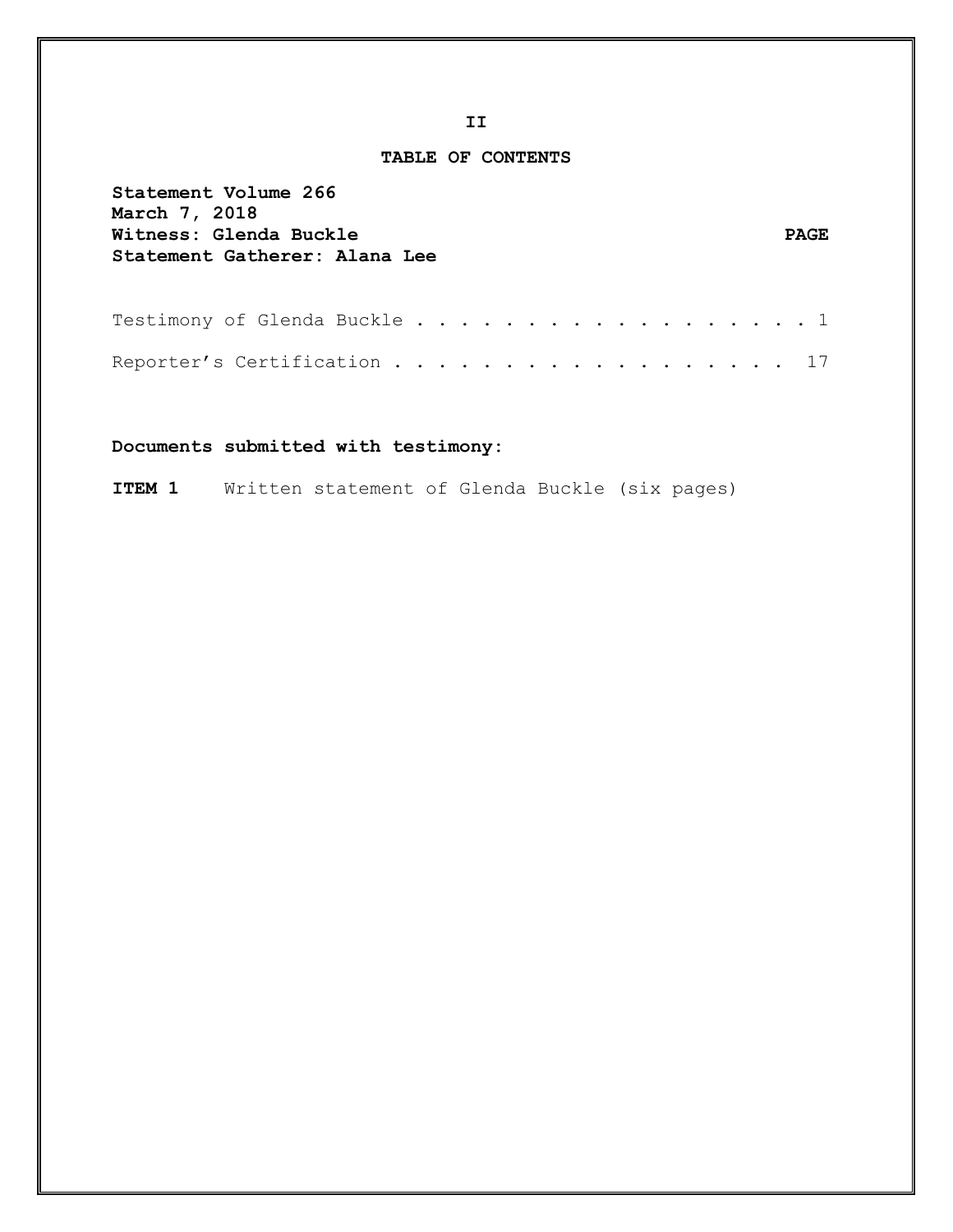**Statement – Public 1 Glenda Buckle (Janet Louvelle)**

 Happy Valley-Goose Bay, Newfoundland and Labrador --- Upon commencing on Wednesday, March 7, 2018 **MS. ALANA LEE:** So it's March 7th, 2018. We are currently at the Hotel North Two in Happy Valley-Goose 5 Bay. I am with Glenda... **MS. GLENDA BUCKLE:** Buckle. **MS. ALANA LEE:** Glenda Buckle. We also have her husband Brian Buckle, and we have health support. You want to state -- **MS. ODELLE PIKE:** Odelle Pike. **MS. ALANA LEE:** Odelle Pike, and this is Alana Lee, statement gatherer, and Glenda, you're here on a voluntary basis? **MS. GLENDA BUCKLE:** Oh, yes. **MS. ALANA LEE:** Okay. And so you're here to 16 talk about your daughter -- **MS. GLENDA BUCKLE:** My sister. **MS. ALANA LEE:** Oh, your sister? **MS. GLENDA BUCKLE:** M'hm. **MS. ALANA LEE:** Okay, sorry about that. Your sister Janet. And you're okay with this being public? **MS. GLENDA BUCKLE:** No problem. **MS. ALANA LEE:** Okay. Where would you like to start?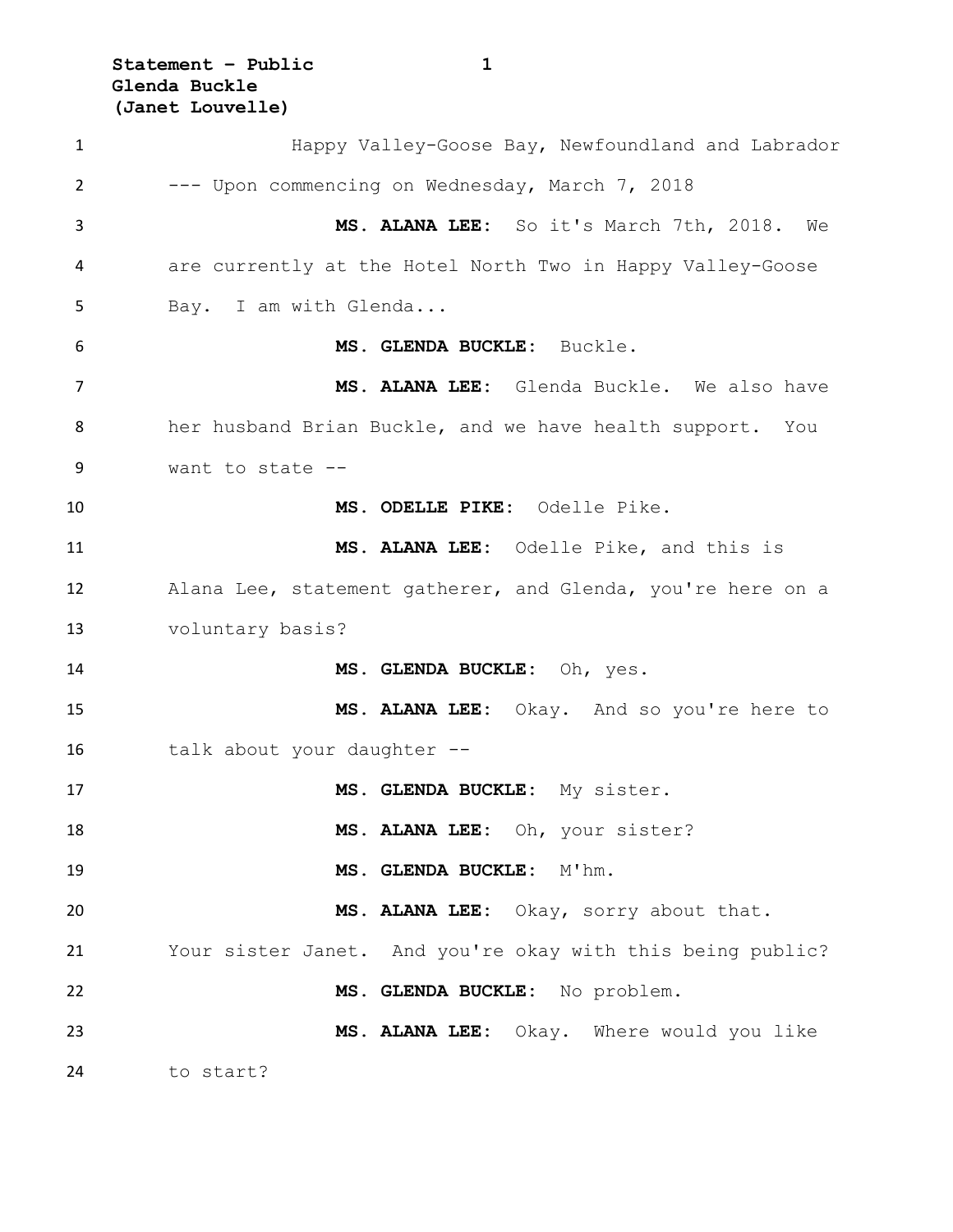**Statement – Public 2 Glenda Buckle (Janet Louvelle)**

 **MS. GLENDA BUCKLE:** I'd just like to say good afternoon, my name is Glenda Buckle. I want to share my story. On February 28th, 1979, my sister Janet Louvelle left home, Corner Brook, Newfoundland. After a few days with no word from her, she was reported missing to the police. I called many of her friends, and I also called people that she babysit for, but no one had saw her (indiscernible).

 I know she would have called our parents or especially me. She would have let me know if she was going 11 to be gone any length of time, overnight or whatever, but she always made sure we knew where she was.

13 13 In June of the same year, her body was found, and we were notified that it -- that it was my sister. It was just weeks before her 17th birthday in July 3rd. She was found 20 -- 12 kilometers from outside Corner Brook. Her body was decomposed that it made it very hard to identify her or what was the cause of her death.

 Several years later, they exhumed her body and found that a knife wound in her shoulder had been 21 thought the cause of her death at the time, and I'd say, like, how can -- how can that be possible, the only cause, I had wondered. Her body had been found draped over an old fallen tree with her legs bent at the knees and her arms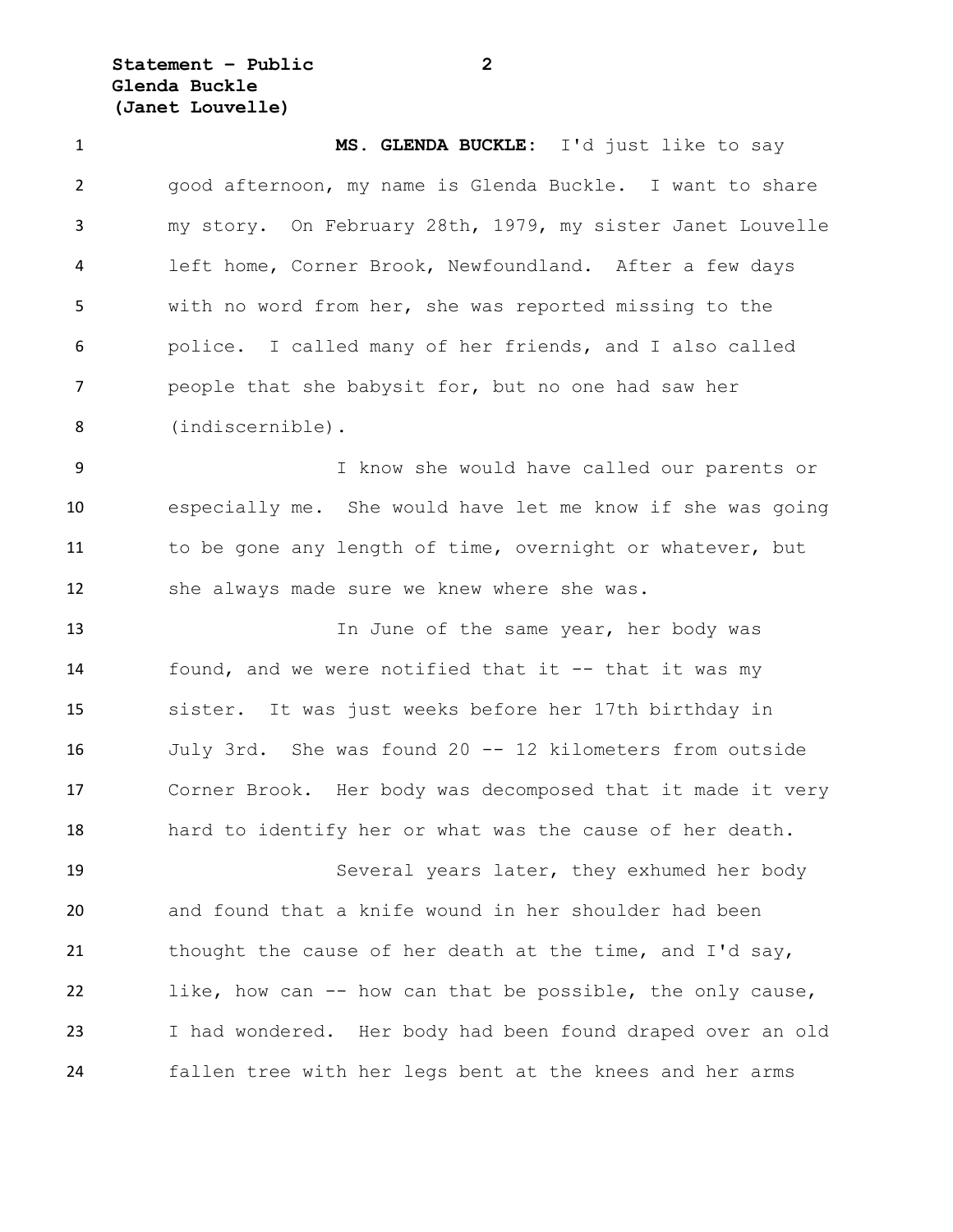### **Statement – Public 3 Glenda Buckle (Janet Louvelle)**

 behind her -- her back with her sweater back over her head and tied at the back, and she was facing up, straight up, when she was found. All they knew it was then a knife wound, and that made everyone a suspect to me back then. In 1983, another young Corner Brook woman had been found, and her body had been brutally attacked as well. This made us all wonder if both women were attacked by the same person. Thirty-three years later, Malcolm Norman Cuff, which was in prison at the time for committing another crime against the second Corner Brook woman, finally admitted to killing my sister, as well, and had the chance to be free on parole. 14 The -- it will never -- never bring my sister back, the years I have missed with her, and I will never have closure because right now, I cannot forgive, and I cannot forget, but I am happy that bringing her story forward may help in others' similar situations. 19 19 I now have a granddaughter the same age as Janet was when she was murdered, and my granddaughter, she has such a bright future ahead of her. So did Janet. Thank you. **MS. ALANA LEE:** And is that a picture of Janet right there?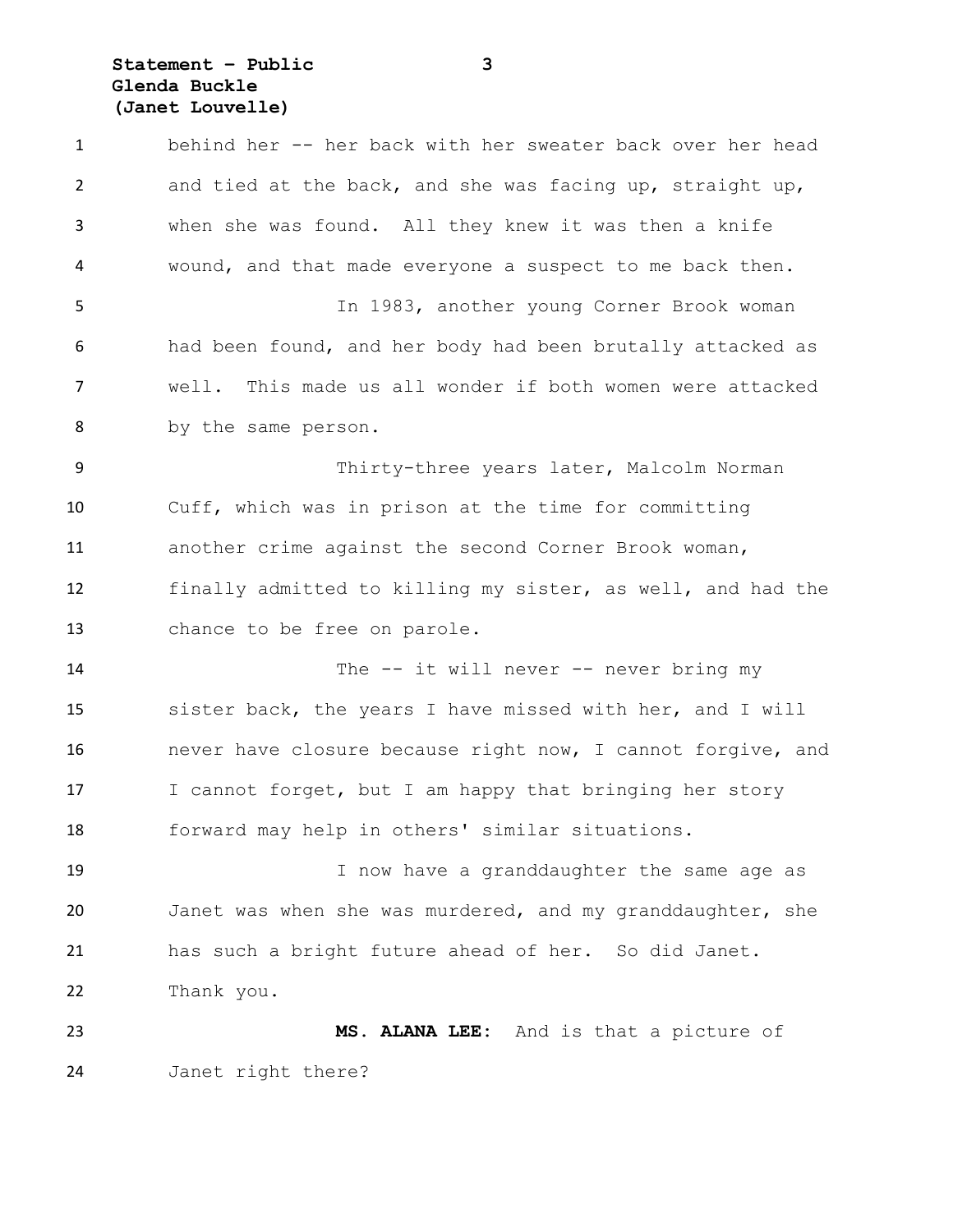**Statement – Public 4 Glenda Buckle (Janet Louvelle) MS. GLENDA BUCKLE:** That is a picture of Janet. **MS. ALANA LEE:** Beautiful. **MS. GLENDA BUCKLE:** Yeah. **MS. ALANA LEE:** Yeah. What was his name? You said Malcolm -- **MS. GLENDA BUCKLE:** Malcolm Norman Cuff. **MS. ALANA LEE:** Cuff? How do I spell his last name? **MS. GLENDA BUCKLE:** C-U-F-F. **MS. ALANA LEE:** C-U-F-F. At the time, do you remember a police investigation? **MS. GLENDA BUCKLE:** Yes, they did. They did do an investigation, but it's -- like, years and years before they could find exactly who it was. **MS. ALANA LEE:** M'hm. **MS. GLENDA BUCKLE:** There was no evidence. Like, the evidence was gone. Back then, her body was found that day, 11 o'clock. At 12:30, it was gone out of the spot. Today's technology, that would not happen. **MS. ALANA LEE:** Yeah. **MS. GLENDA BUCKLE:** That would be there for days, and it would be secured off. There would be all kinds of investigations, but back then, there wasn't.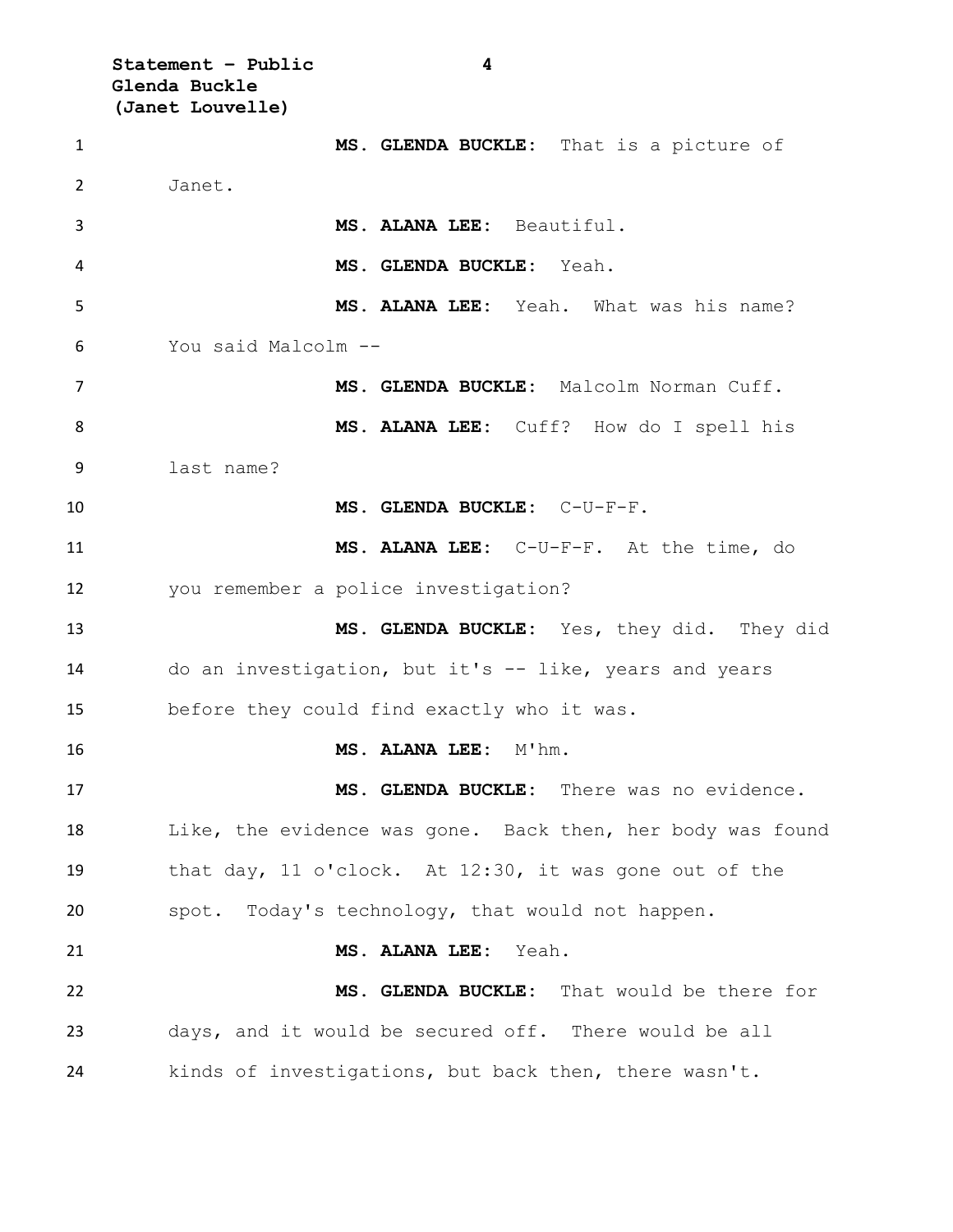**Statement – Public 5 Glenda Buckle (Janet Louvelle)** There was no DNA back then. **MS. ALANA LEE:** And so it was a result of him admitting? **MS. GLENDA BUCKLE:** Yes. **MS. ALANA LEE:** Okay. How old were you at the time? **MS. GLENDA BUCKLE:** I had two -- I was married and had two children of my own by then, so I guess I was about -- oh, 17 -- 17 -- I had -- I guess 25. Yeah, I think, yeah. **MS. ALANA LEE:** Would you remember any services being offered to you at the time? **MS. GLENDA BUCKLE:** There was none. **MS. ALANA LEE:** None. Okay. **MS. GLENDA BUCKLE:** No services. **MS. ALANA LEE:** Okay. **MS. GLENDA BUCKLE:** And what's got me so far through this one is I -- is our culture. **MS. ALANA LEE:** M'hm. **MS. GLENDA BUCKLE:** I got active into the drumming and singing and in another thing going into the hospitals, singing and drumming for the elderly, and long-term care facility is a -- a place, like, people go,

and...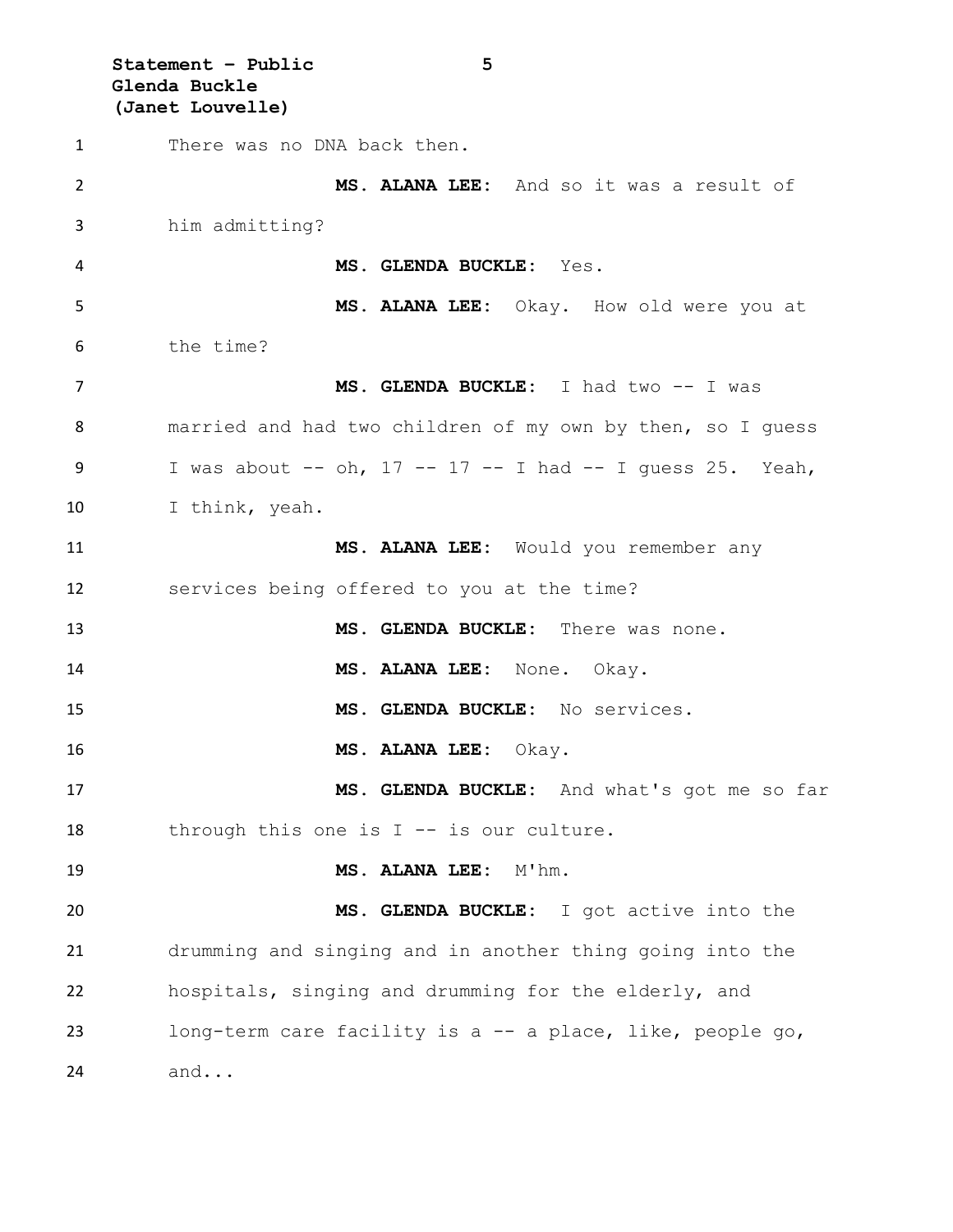**Statement – Public 6 Glenda Buckle (Janet Louvelle)**

 **MS. ALANA LEE:** Yeah. 2 MS. GLENDA BUCKLE: And  $-$  and a few things like was offered out in Bay St. George by Odelle, hurt and healing circles, taking me to Halifax to walk with our sisters. **MS. ALANA LEE:** Oh, okay. **MS. GLENDA BUCKLE:** And the faceless doll -- **MS. ALANA LEE:** Yeah. 9 MS. GLENDA BUCKLE:  $--$  was a tremendous help to me. I highly recommend it to anybody that is going 11 through like I'm going through now, even though I know, I spent all my time, but everything was just back here with me. It stayed there, and I come to surface, you know, here 14 and there, but I found -- when I went to Halifax, walk with our sisters, I left an ocean of tears behind me, and I 16 really felt good when I came home. **MS. ALANA LEE:** Wow, that's a really positive way of -- **MS. GLENDA BUCKLE:** Yes. Yes. **MS. ALANA LEE:** -- yes, of coping, for sure. **MS. GLENDA BUCKLE:** M'hm. **MS. ALANA LEE:** Do you know -- was the other woman who you mentioned, and I think you said in 1983 -- **MS. GLENDA BUCKLE:** Yes.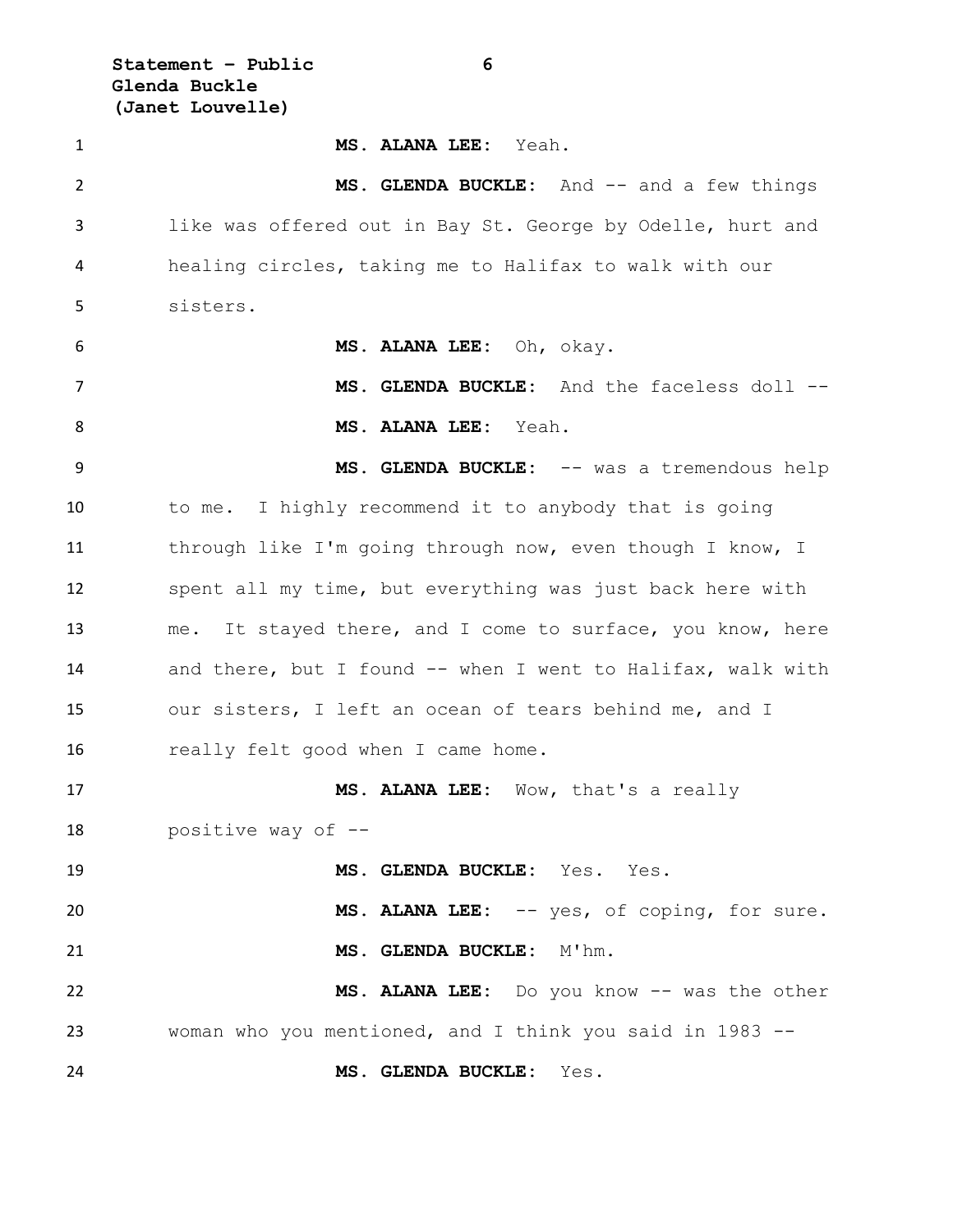**Statement – Public 7 Glenda Buckle (Janet Louvelle) MS. ALANA LEE:** -- was she First Nations as well? **MS. GLENDA BUCKLE:** I'm not sure. **MS. ALANA LEE:** You're not sure? Okay. **MS. ODELLE PIKE:** She is. **MS. GLENDA BUCKLE:** Is she? **MS. ODELLE PIKE:** Yeah. **MS. ALANA LEE:** Yeah? Okay. **MS. GLENDA BUCKLE:** Okay, she probably was. Yeah. **MS. ODELLE PIKE:** Marilyn Ann Newman was her name. **MS. ALANA LEE:** What was her name? **MS. ODELLE PIKE:** Marilyn Anne Newman. 15 MS. ALANA LEE: Okay. And -- sorry, just so 16 the transcribers know, that was Odelle speaking. **MS. GLENDA BUCKLE:** M'hm. **MS. ALANA LEE:** And Malcolm himself, do you know if he was of First Nations descent? **MS. GLENDA BUCKLE:** I'm not sure. I'm not sure. I don't even know if he's still in jail now because I've heard that he's probably out. **MS. ALANA LEE:** Oh, okay. **MS. GLENDA BUCKLE:** And if he is out, I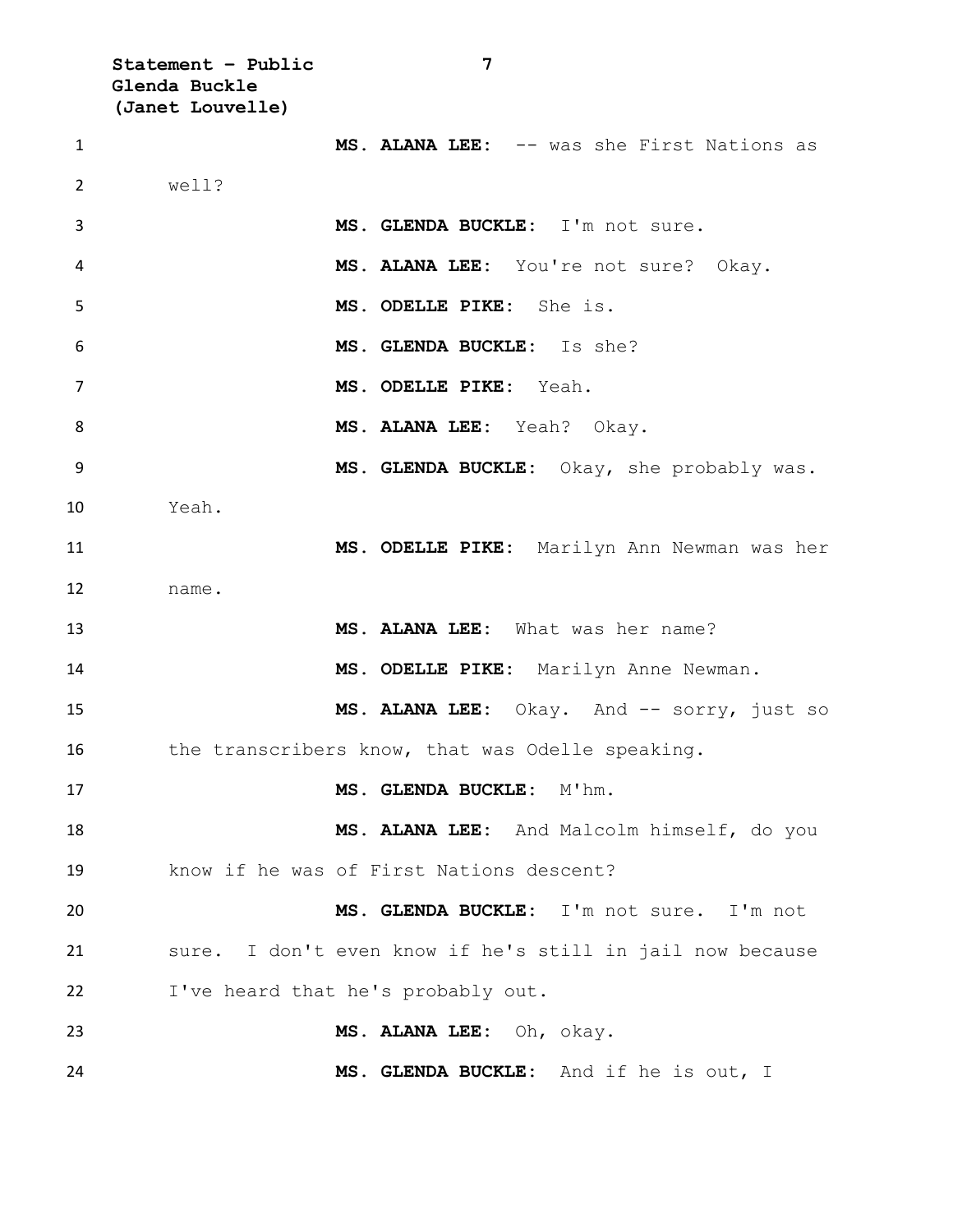**Statement – Public 8 Glenda Buckle (Janet Louvelle)**

| $\mathbf{1}$   | would like to know some way of knowing if he is out.         |
|----------------|--------------------------------------------------------------|
| $\overline{2}$ | MS. ALANA LEE: Okay.                                         |
| 3              | MS. GLENDA BUCKLE: You know?                                 |
| 4              | MS. ALANA LEE: If he is out on parole.<br>So                 |
| 5              | no one from -- and then I wonder if it would be Victim       |
| 6              | Services, you know, to contact --                            |
| 7              | MS. GLENDA BUCKLE: I've made a call, a few                   |
| 8              | people, you know, but it's a long process to try to find     |
| 9              | out if he's still in prison or not.                          |
| 10             | MS. ALANA LEE: Okay.                                         |
| 11             | MS. GLENDA BUCKLE: But I would really like                   |
| 12             | to know if he's out and he's in Corner Brook, and I know I   |
| 13             | should forgive. I feel terrible because I should be able     |
| 14             | to forgive and forget what he did, but I can't. I can't      |
| 15             | find it in my heart to do it, and I don't know if I ever     |
| 16             | will, and, like, I'm trying with my culture to accept, you   |
| 17             | know, well, he did it, and all I'm doing is dragging $-$ - I |
| 18             | know, I'm dragging a load of baggage behind my back that I   |
| 19             | can't just lift anymore, and I don't know how to get rid of  |
| 20             | it, and like I said, I need help to try to forgive so I can  |
| 21             | forget.                                                      |
| 22             | MS. ALANA LEE: So you grew up -- was it                      |
| 23             | just you and your sister? Did you --                         |
|                |                                                              |

**MS. GLENDA BUCKLE:** No. There was five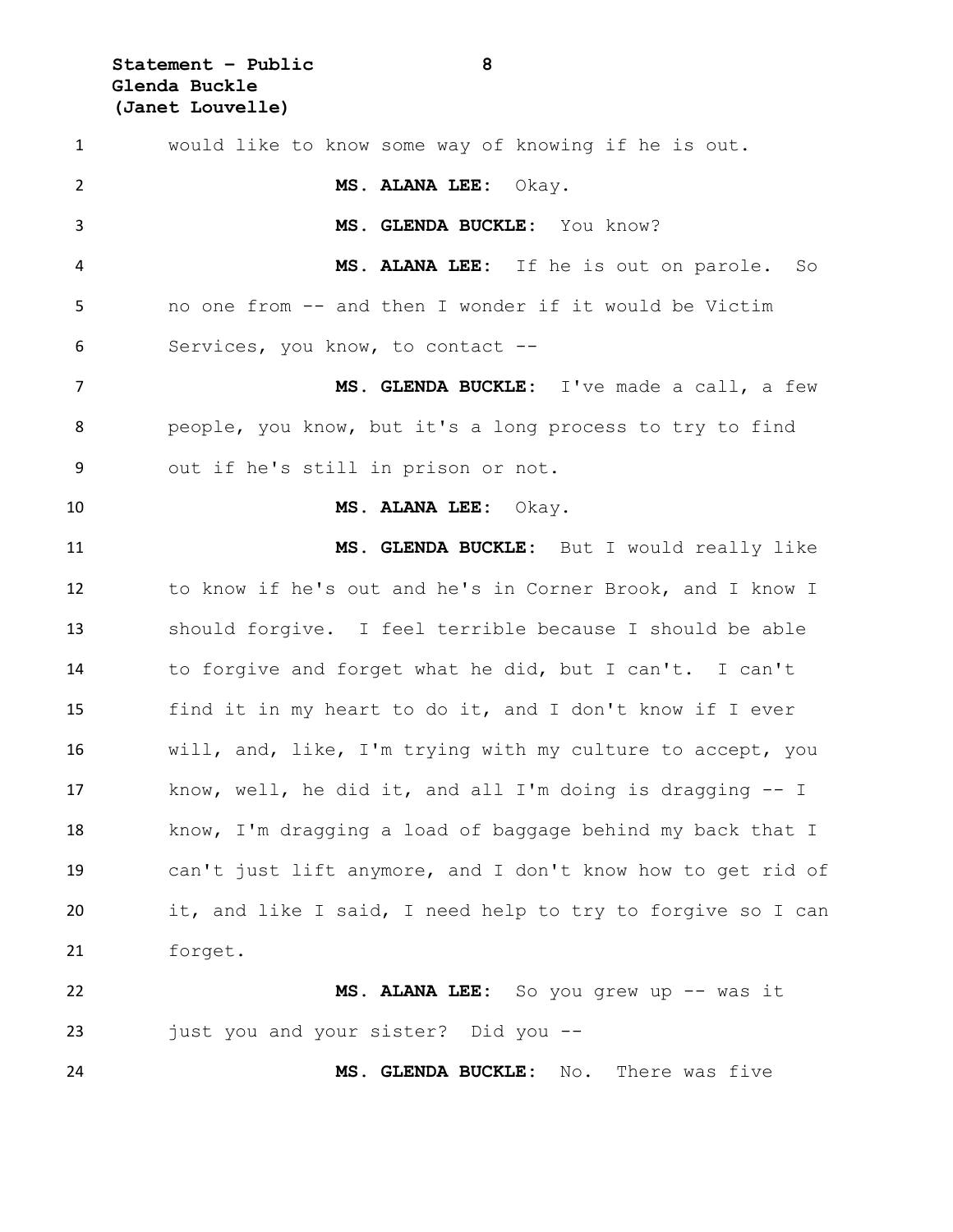**Statement – Public 9 Glenda Buckle (Janet Louvelle)** sisters. **MS. ALANA LEE:** Five sisters. **MS. GLENDA BUCKLE:** Five of us, and two brothers. Yeah. **MS. ALANA LEE:** And you guys all grew up in Corner Brook? **MS. GLENDA BUCKLE:** Yes. Well, I was born in Stephenville Crossing, but I was moved here when I was around 2 and a half or 3. **MS. ALANA LEE:** Okay. **MS. GLENDA BUCKLE:** And I've been in Corner Brook ever since. **MS. ALANA LEE:** And do both of your parents identify as Mi'kmaq? **MS. GLENDA BUCKLE:** Yes. **MS. ALANA LEE:** Yeah? **MS. GLENDA BUCKLE:** Yes. **MS. ALANA LEE:** Okay. Any history of residential schools? **MS. GLENDA BUCKLE:** No. **MS. ALANA LEE:** No? **MS. GLENDA BUCKLE:** No. **MS. ALANA LEE:** Okay. And you mentioned you have a granddaughter who's 17?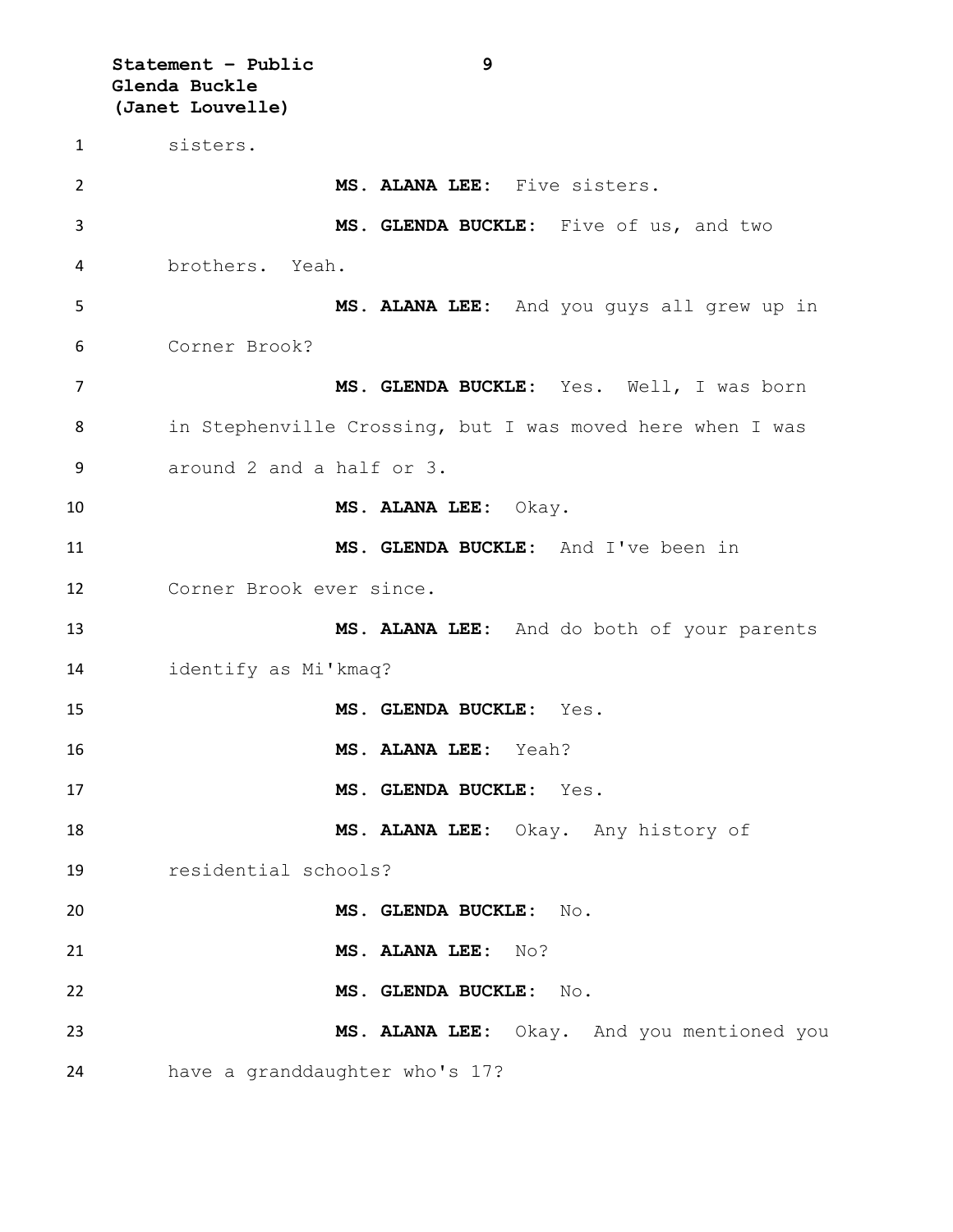**Statement – Public 10 Glenda Buckle (Janet Louvelle)**

| $\mathbf{1}$   | MS. GLENDA BUCKLE: She will be 17, yeah.                   |
|----------------|------------------------------------------------------------|
| $\overline{2}$ | Yeah. Soon, yeah. She's doing wonderful in school.         |
| 3              | MS. ALANA LEE: That's awesome.                             |
| 4              | MS. GLENDA BUCKLE: Excellent.                              |
| 5              | MS. ALANA LEE: Yeah.                                       |
| 6              | MS. GLENDA BUCKLE: High (indiscernible)                    |
| 7              | marks, nice young girl, but I fear all the time. I fear,   |
| 8              | and I've educated her as much as I can without telling her |
| 9              | too, too much, and her mother and father's doing it, so it |
| 10             | should be good, but I wouldn't want hear, tell of Malcolm  |
| 11             | Norman Cuff moving in a house in Curling somewhere not too |
| 12             | far away from her.                                         |
|                |                                                            |
| 13             | MS. ALANA LEE: M'hm.                                       |
| 14             | MS. GLENDA BUCKLE: Because I don't -- I                    |
| 15             | don't think -- if he done that twice, he'll do it again.   |
| 16             | Two times, I quess he got caught. Maybe next time he       |
| 17             | won't. I don't know.                                       |
| 18             | MS. ALANA LEE: At that time -- so you had                  |
| 19             | already been moved out. Do you remember the police         |
| 20             | contacting your parents on a regular basis?                |
| 21             | MS. GLENDA BUCKLE: They did.                               |
| 22             | MS. ALANA LEE: Yeah? Okay.                                 |
| 23             | MS. GLENDA BUCKLE: And they used to come to                |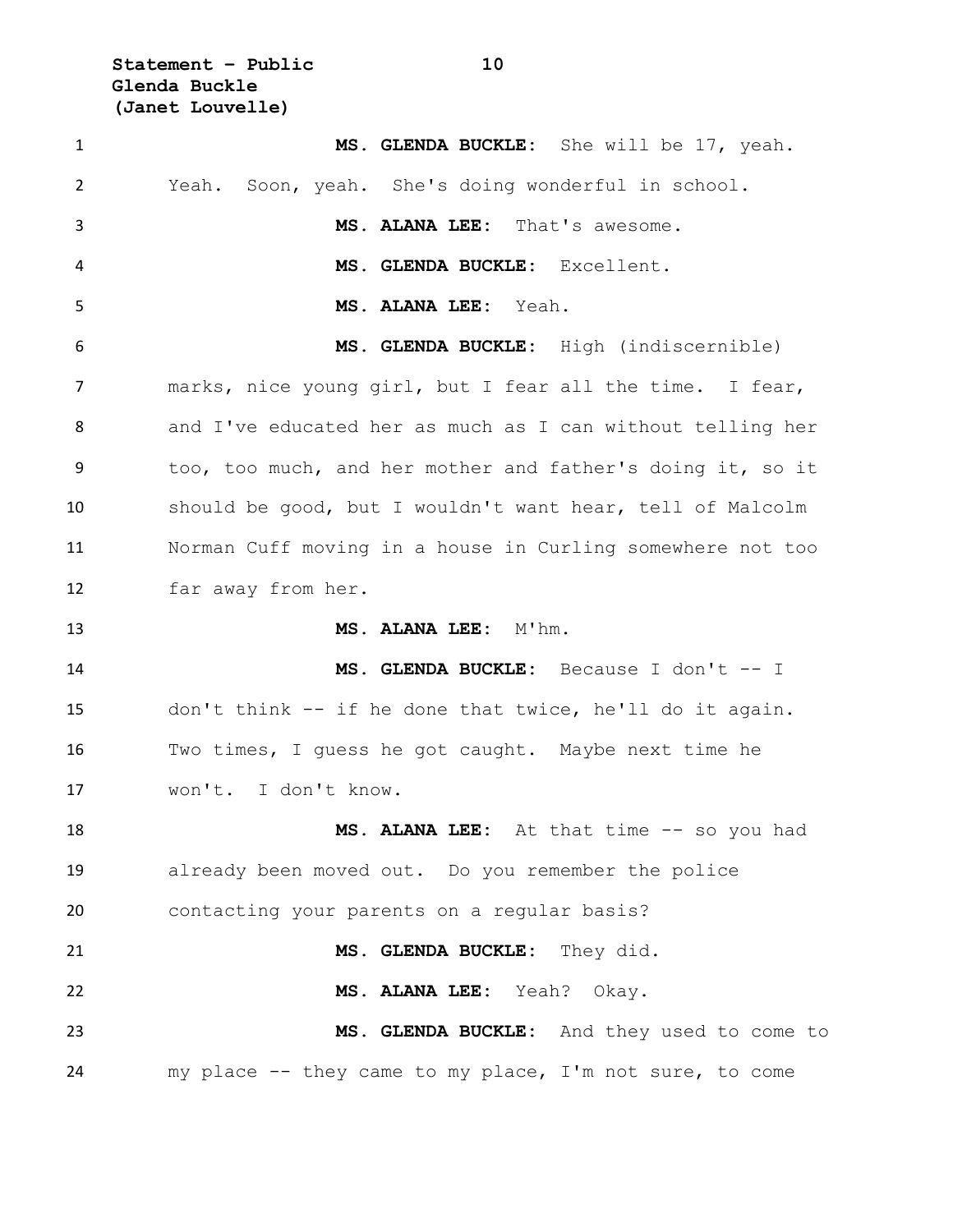**Statement – Public 11 Glenda Buckle (Janet Louvelle)**

| 1  | in -- didn't take their boots off on the end.              |
|----|------------------------------------------------------------|
| 2  | MS. ALANA LEE: Oh, okay.                                   |
| 3  | (LAUGHTER)                                                 |
| 4  | MS. GLENDA BUCKLE: Come right on in. Yeah.                 |
| 5  | But I didn't get a lot of information out of them at first |
| 6  | because all they said at first, they thought, oh, maybe it |
| 7  | was hypothermia, maybe she took her own clothes off, you   |
| 8  | know?                                                      |
| 9  | MS. ALANA LEE: Hm.                                         |
| 10 | MS. GLENDA BUCKLE: -- and ran down to the                  |
| 11 | woods or something, but no, that wasn't what it was.       |
| 12 | MS. ALANA LEE: Okay. Okay.                                 |
| 13 | MS. GLENDA BUCKLE: Mm-mm.                                  |
| 14 | MS. ALANA LEE: So there was speculation on                 |
| 15 | (indiscernible) --                                         |
| 16 | MS. GLENDA BUCKLE: Yes.                                    |
| 17 | MS. ALANA LEE: Okay.                                       |
| 18 | MS. GLENDA BUCKLE: Yes.                                    |
| 19 | MS. ALANA LEE: Okay.                                       |
| 20 | MS. GLENDA BUCKLE: Yeah.                                   |
| 21 | MS. ALANA LEE: Do you remember what police                 |
| 22 | detachment?                                                |
| 23 | MS. GLENDA BUCKLE: Well, it would have been                |
| 24 | Corner Brook.                                              |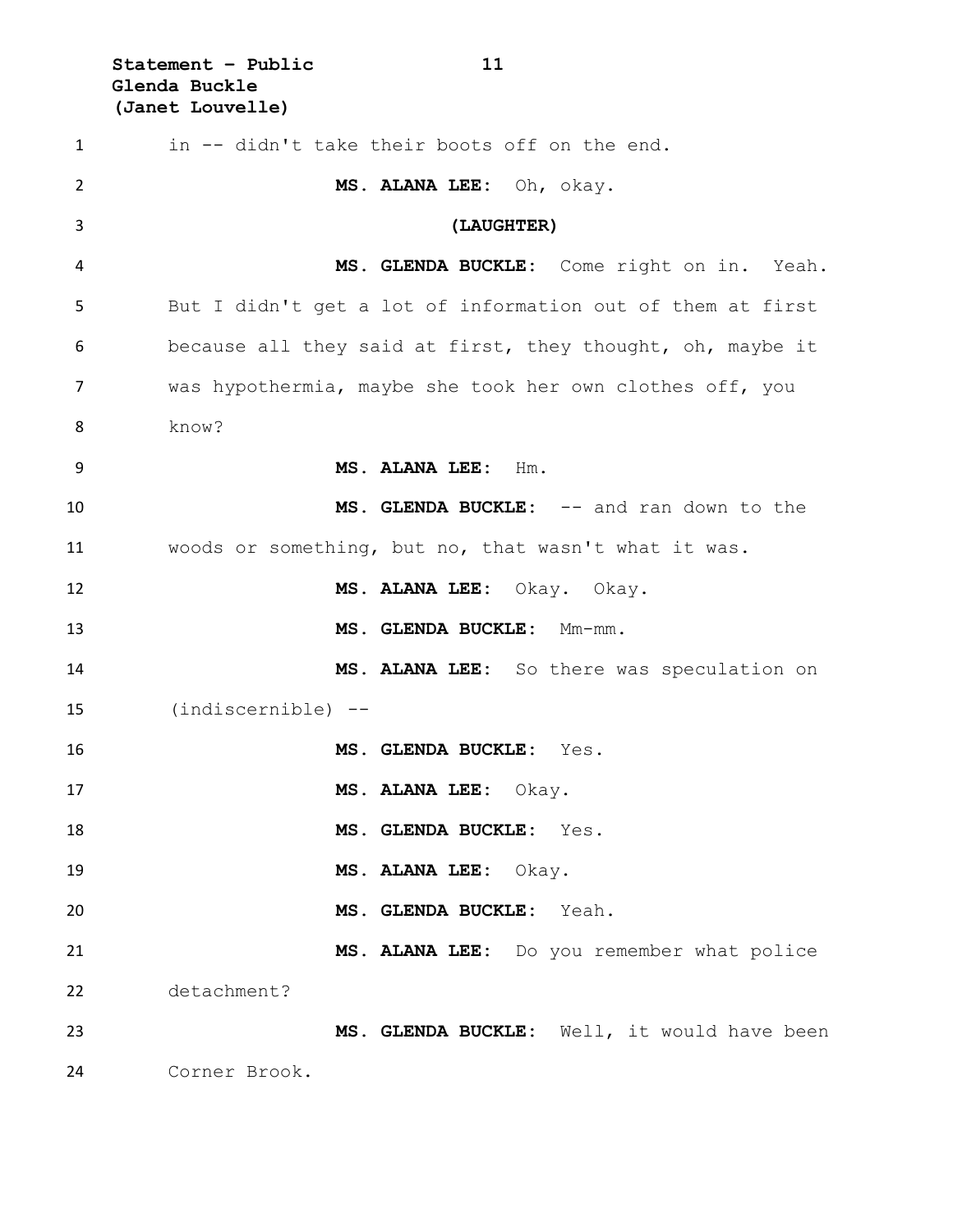**Statement – Public 12 Glenda Buckle (Janet Louvelle) MS. ALANA LEE:** Corner Brook? **MS. GLENDA BUCKLE:** Yeah, the RCMP. **MS. ALANA LEE:** RCMP, okay. **MS. GLENDA BUCKLE:** Yeah. **MS. ODELLE PIKE:** It's the RNC there -- **MS. GLENDA BUCKLE:** Yeah. 7 MS. ODELLE PIKE: -- but at the time, it was RCMP. **MS. ALANA LEE:** Okay. **MS. GLENDA BUCKLE:** Yes. **MS. ALANA LEE:** RCMP. **MS. GLENDA BUCKLE:** Yeah. **MS. ALANA LEE:** And they're RNC now? What does that -- **MS. ODELLE PIKE:** Royal -- Royal Newfoundland Constabulary. **MS. ALANA LEE:** Oh, okay. Constabulary? **MS. ODELLE PIKE:**  $M'$ hm. **MS. ALANA LEE:** I never knew that. **MS. GLENDA BUCKLE:** Yeah. M'hm. I even remember, it was Corporal Joe MacDonald (ph). He was on 22 the case big time. **MS. ALANA LEE:** Okay. **MS. GLENDA BUCKLE:** And later on, when the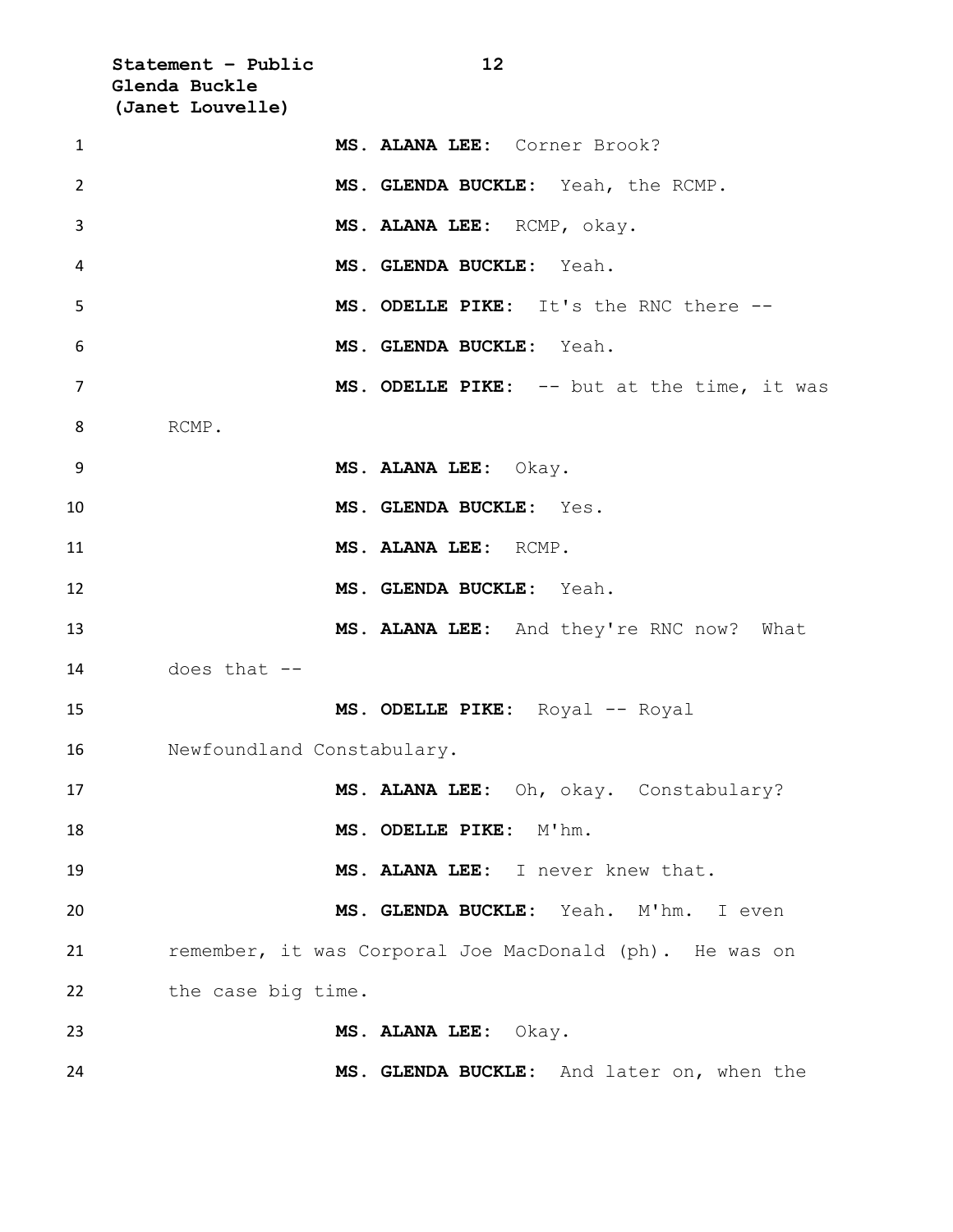### **Statement – Public 13 Glenda Buckle (Janet Louvelle)**

1 time come to solve, it was Paddy McNuff (ph). He was retired now, but when my mom passed away there last year, he came to the funeral. **MS. ALANA LEE:** Oh, really? **MS. GLENDA BUCKLE:** Yeah. **MS. ALANA LEE:** Okay. So how would 7 you -- would you say, then, that you had a -- how was your experience with the RCMP at that time? **MS. GLENDA BUCKLE:** Well, I didn't have a 10 lot to do with it. Like I said, I was -- I was gone by this time. 12 MS. ALANA LEE: M'hm. **MS. GLENDA BUCKLE:** But just when they came down to ask me did I hear anything -- **MS. ALANA LEE:** M'hm. **MS. GLENDA BUCKLE:** -- you know, and communicate like that, there was just a one person I dealt with, and that was Joe, Constable Joe MacAllan (ph). I think he was from River Stephens (ph). **MS. ALANA LEE:** Is there anything you'd like to say about your sister? What was she like? **MS. GLENDA BUCKLE:** She was known for her smile. She had a beautiful smile. She -- well, she didn't drink or smoke anything that I know of. She loved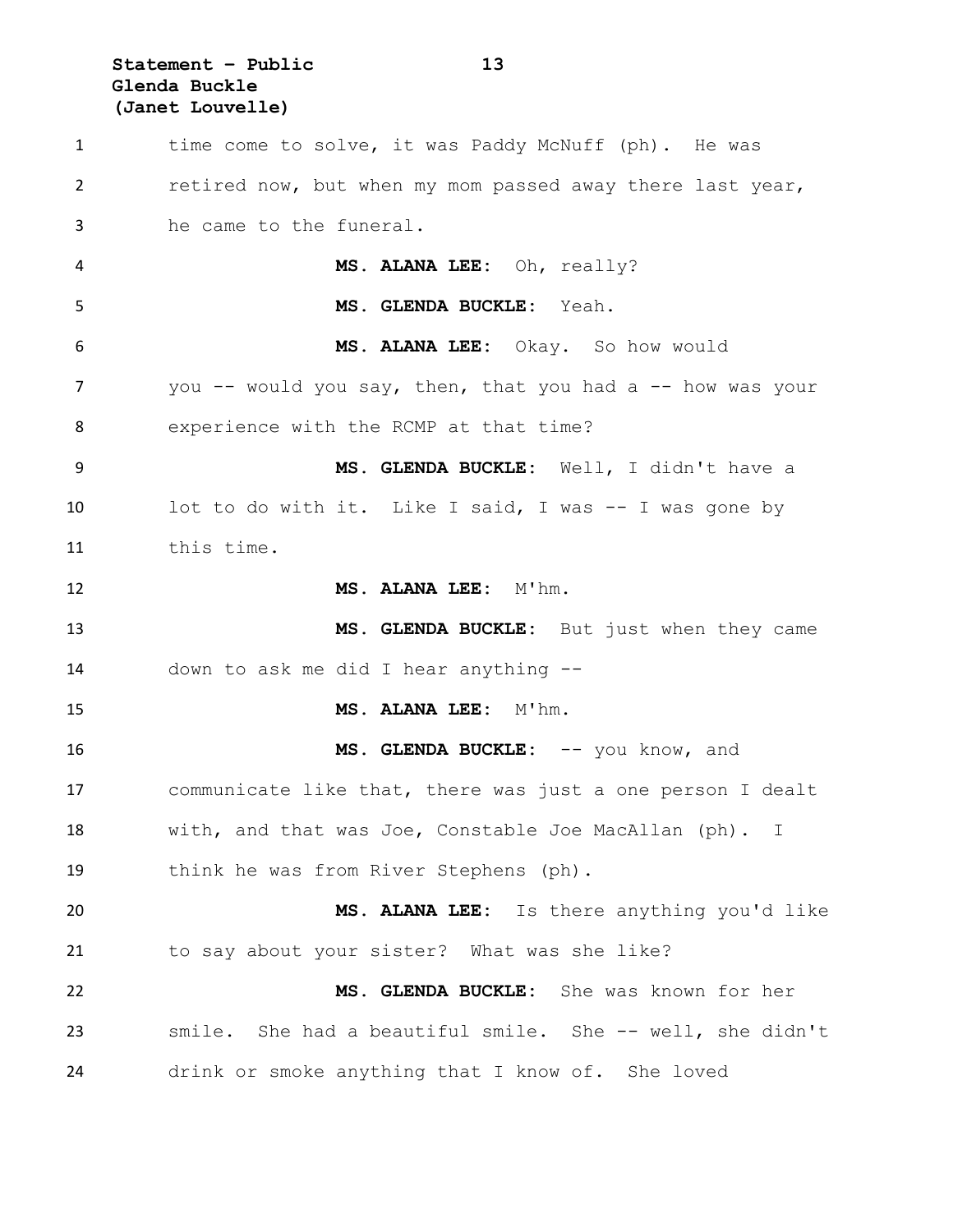### **Statement – Public 14 Glenda Buckle (Janet Louvelle)**

 children, dearly loved children. She'd babysit for her friends. Everybody liked her. She was, like, an outgoing person. She spent quite a bit of time at my place, was always there, and then when I moved from -- up -- like, it's only about four or five miles down Curling, she'd just come every now and then. Yeah. Like, every few weeks, she'd come. **MS. ALANA LEE:** Yeah. Do you have any recommendations for the Commission? **MS. GLENDA BUCKLE:** Recommendations? Well, strongly, I can -- with the -- with just the people that's left behind to -- if you get the opportunity, to get into the culture more strongly, get into the culture. **MS. ALANA LEE:** M'hm. **MS. GLENDA BUCKLE:** Offer all kinds of things for them so they can get out and do it. **MS. ALANA LEE:** Yeah. More kind of cultural healing practices? **MS. GLENDA BUCKLE:** Yes, definitely, more. More. Because, like, I did a lot -- it did a lot of good for me, and I'd love to see other people get the opportunity to do it. **MS. ALANA LEE:** Yeah. Is there anything else you'd like to add?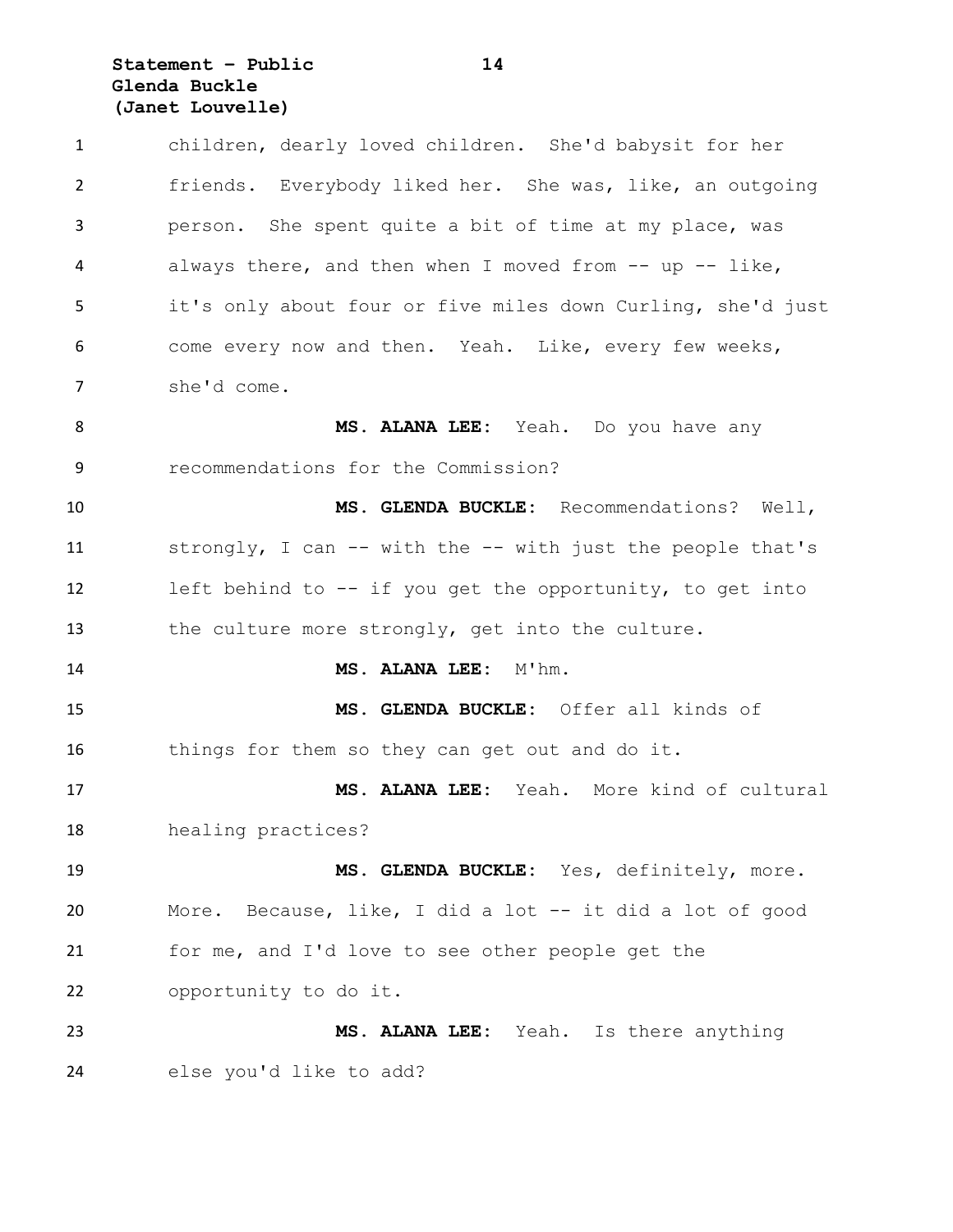**Statement – Public 15 Glenda Buckle (Janet Louvelle)**

| 1  | MS. GLENDA BUCKLE: $I$ -- I don't think so,                 |
|----|-------------------------------------------------------------|
| 2  | not at this time, no. I don't think so.                     |
| 3  | MS. ALANA LEE: The document you had that                    |
| 4  | you were sharing your truth, is it possible for us to get a |
| 5  | copy of that, to --                                         |
| 6  | MS. GLENDA BUCKLE: This one?                                |
| 7  | MS. ALANA LEE: Yeah.                                        |
| 8  | MS. GLENDA BUCKLE: Oh, you can have it.                     |
| 9  | MS. ALANA LEE: Oh, perfect.                                 |
| 10 | MS. GLENDA BUCKLE: Yes, definitely.                         |
| 11 | MS. ALANA LEE: Thank you.                                   |
| 12 | MS. GLENDA BUCKLE: You can have it.                         |
| 13 | MS. ALANA LEE: Thank you.                                   |
| 14 | MS. ODELLE PIKE: Do you want her to sign                    |
| 15 | it?                                                         |
| 16 | MS. ALANA LEE: No, that's okay.                             |
| 17 | MS. GLENDA BUCKLE: I can sign it if you                     |
| 18 | want.                                                       |
| 19 | MS. ALANA LEE: No. That's -- that's -- I                    |
| 20 | mean -- no, I don't think so.                               |
| 21 | (LAUGHTER)                                                  |
| 22 | MS. ALANA LEE: We got -- we got consent on                  |
| 23 | video, so --                                                |
| 24 | MS. GLENDA BUCKLE: Okay. Okay.                              |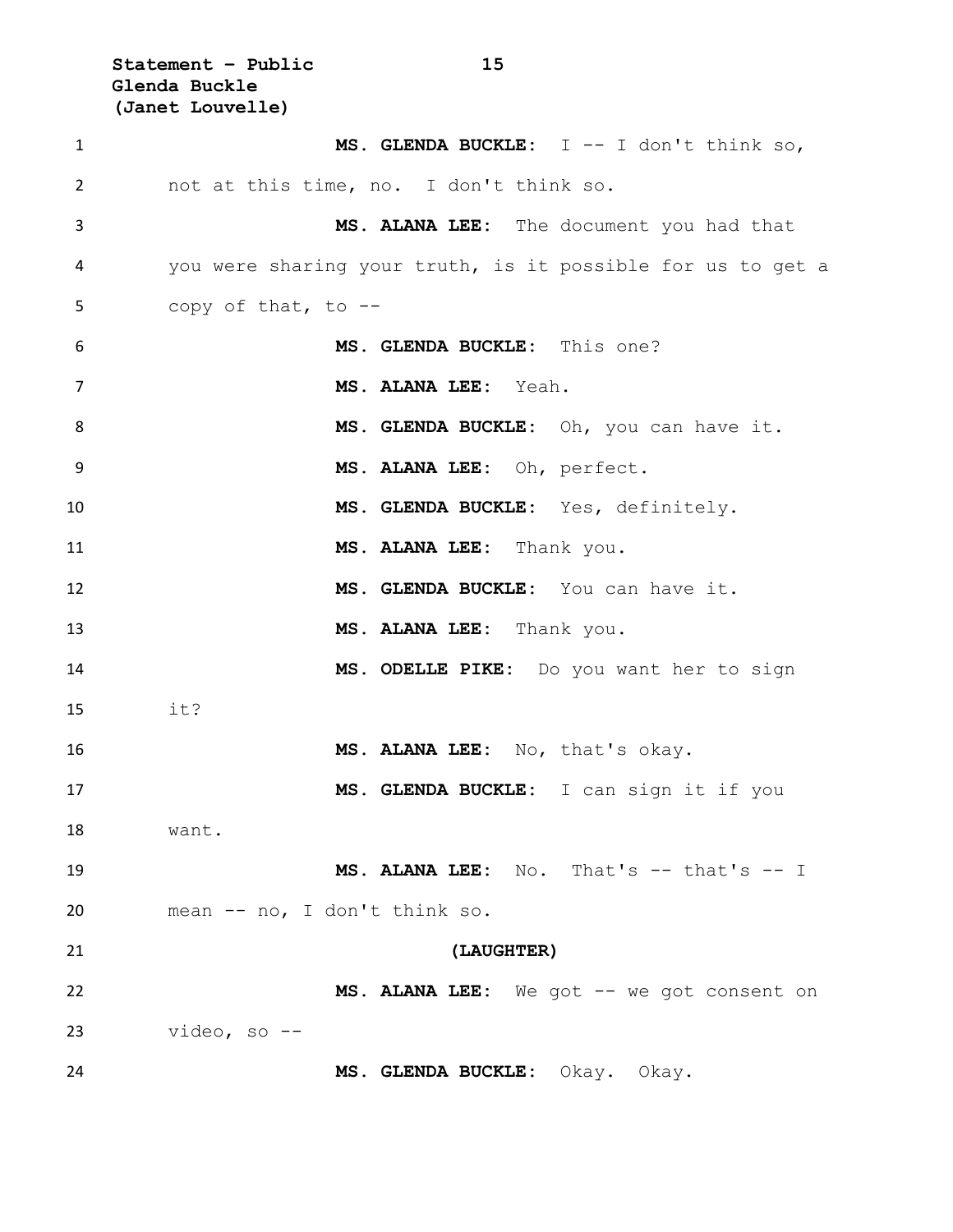**Statement – Public 16 Glenda Buckle (Janet Louvelle)**

| 1  | MS. ALANA LEE: Yeah, no, that's perfect                  |
|----|----------------------------------------------------------|
| 2  | right there. Yeah, thank you for coming --               |
| 3  | MS. GLENDA BUCKLE: M'hm.                                 |
| 4  | MS. ALANA LEE: -- to share your -- to share              |
| 5  | your story. Anything else you'd like to add?             |
| 6  | MS. GLENDA BUCKLE: No, not -- I don't think              |
| 7  | SO.                                                      |
| 8  | MS. ALANA LEE: No?                                       |
| 9  | MS. GLENDA BUCKLE: No. I had -- I had to                 |
| 10 | write that down because my mind is a blank. That's why I |
| 11 | had to write it down and -- and read it off.             |
| 12 | MS. ALANA LEE: Everybody's process is                    |
| 13 | different.                                               |
| 14 | MS. GLENDA BUCKLE: Yeah.                                 |
| 15 | MS. ALANA LEE: And I think, you know,                    |
| 16 | sometimes it's helpful, and --                           |
| 17 | MS. GLENDA BUCKLE: Yes.                                  |
| 18 | MS. ALANA LEE: Yeah.                                     |
| 19 | MS. GLENDA BUCKLE: Yeah.                                 |
| 20 | MS. ALANA LEE: Yeah.                                     |
| 21 | MS. GLENDA BUCKLE: Yeah.                                 |
| 22 | MS. ALANA LEE: Okay, Glenda. It is 3:07,                 |
| 23 | and we're going to conclude the statement.               |
| 24 | --- Upon adjourning at 3:07 p.m.                         |